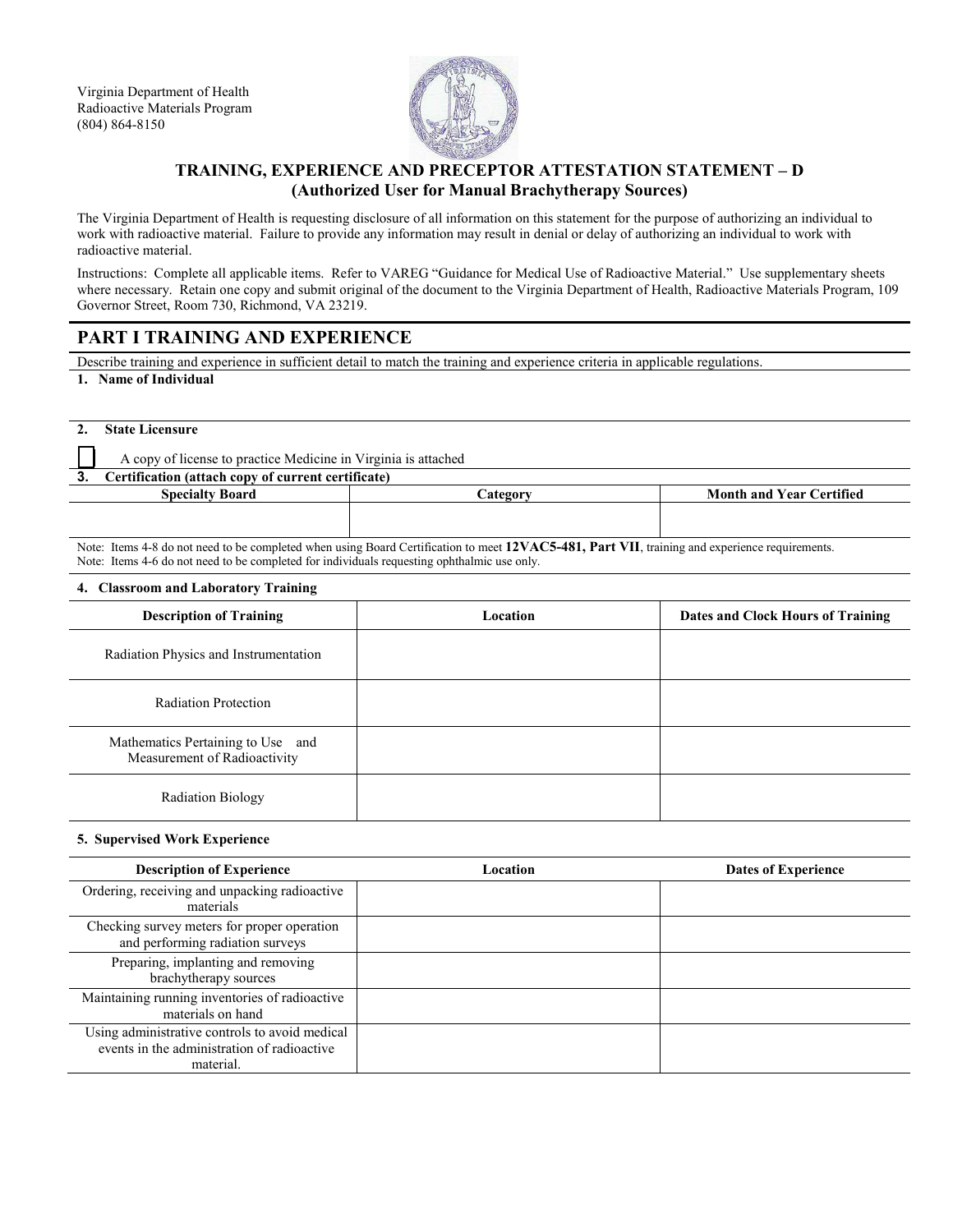**TRAINING, EXPERIENCE AND PRECEPTOR ATTESTATION STATEMENT – D (Authorized User for Manual Brachytherapy Sources)** Page 2 of 3

### **6. Supervised Clinical Experience in Radiation Oncology**

| <b>Description of Experience</b>                                                                                                                                                                        |                                                                      | Location | <b>Dates of Experience</b>                                |
|---------------------------------------------------------------------------------------------------------------------------------------------------------------------------------------------------------|----------------------------------------------------------------------|----------|-----------------------------------------------------------|
|                                                                                                                                                                                                         |                                                                      |          |                                                           |
|                                                                                                                                                                                                         |                                                                      |          |                                                           |
|                                                                                                                                                                                                         |                                                                      |          |                                                           |
|                                                                                                                                                                                                         |                                                                      |          |                                                           |
|                                                                                                                                                                                                         |                                                                      |          |                                                           |
| 7a. Training and Experience for Ophthalmic uses of Strontium-90 under 12VAC5-481-2010                                                                                                                   |                                                                      |          | N/A                                                       |
| Classroom and Laboratory training for Ophthalmic uses of Strontium-90                                                                                                                                   |                                                                      |          |                                                           |
| <b>Description of Experience</b>                                                                                                                                                                        |                                                                      | Location | <b>Dates of Experience</b>                                |
| Radiation Physics and Instrumentation                                                                                                                                                                   |                                                                      |          |                                                           |
| <b>Radiation Protection</b>                                                                                                                                                                             |                                                                      |          |                                                           |
| Mathematics Pertaining to Use and<br>Measurement of Radioactivity                                                                                                                                       |                                                                      |          |                                                           |
| <b>Radiation Biology</b>                                                                                                                                                                                |                                                                      |          |                                                           |
| 7b. Supervised Clinical Training for Ophthalmic use of Strontium-90.                                                                                                                                    |                                                                      |          | N/A                                                       |
| <b>Description of Topics</b>                                                                                                                                                                            | <b>Number of Cases</b><br><b>Involving Personal</b><br>Participation | Location | <b>Dates of Experience</b>                                |
| Examination of each person to be treated                                                                                                                                                                |                                                                      |          |                                                           |
| Calculation of the dose to be<br>administrated.                                                                                                                                                         |                                                                      |          |                                                           |
| Administration of Dose                                                                                                                                                                                  |                                                                      |          |                                                           |
| Follow-up and review of each<br>individual's case history                                                                                                                                               |                                                                      |          |                                                           |
| 8. Supervising Individual - Identification and Qualifications                                                                                                                                           |                                                                      |          |                                                           |
| If more than one supervising individual is needed to meet requirements in 12 VAC 5-481, Part VII, provide the following<br>information for each.                                                        |                                                                      |          |                                                           |
| Supervisor meets the requirements of 12VAC5-481-2010 or equivalent NRC or another Agreement State requirements for<br>the type(s) of use for which the person named in Item 1 is seeking authorization. |                                                                      |          |                                                           |
|                                                                                                                                                                                                         |                                                                      |          |                                                           |
| Name of Supervising Individual                                                                                                                                                                          |                                                                      |          |                                                           |
| Name of License on which Supervising Individual is Authorized                                                                                                                                           |                                                                      |          | Materials License Number-(Indicate which State or if NRC) |